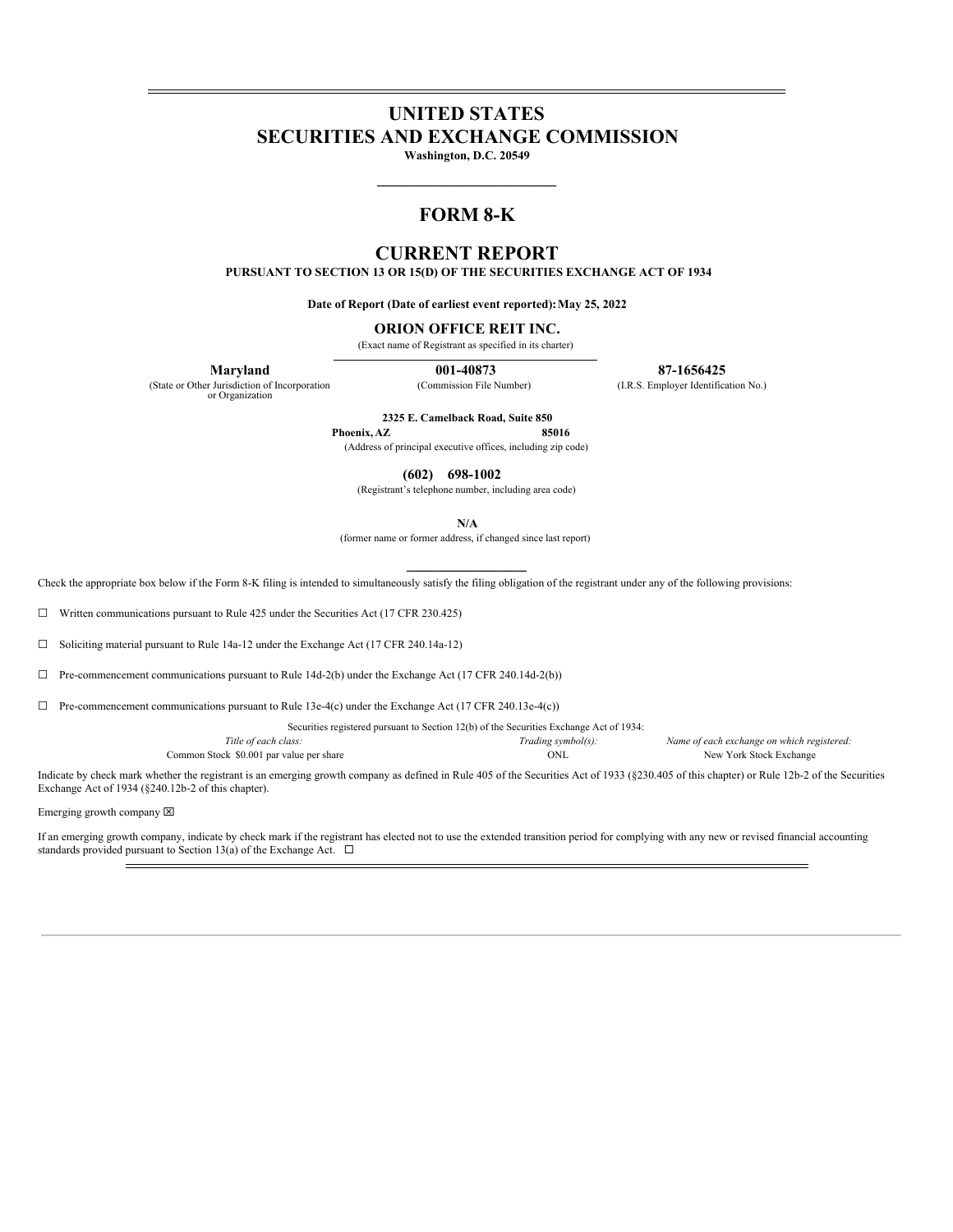#### **Item 5.07. Submission of Matters to a Vote of Security Holders.**

On May 25, 2022, Orion Office REIT Inc. (the "Company") held its 2022 Annual Meeting of Stockholders (the "Annual Meeting"). At the Annual Meeting, the Company's stockholders voted on: (i) the election of Paul H. McDowell, elected all five director nominees to serve on the Board of Directors and ratified the appointment of KPMG. The full results of the matters voted on at the Annual Meeting are set forth below:

*Proposal 1 - Election of Directors:*

| <b>Nominee</b>      | Votes For  | <b>Votes Against</b> | Abstain | <b>Broker Non-Votes</b> |
|---------------------|------------|----------------------|---------|-------------------------|
| Paul H. McDowell    | 39,662,512 | 424,652              | 135,332 | 8,102,898               |
| Reginald H. Gilyard | 35,502,009 | 4,353,264            | 367,223 | 8,102,898               |
| Kathleen R. Allen   | 39,142,566 | 948.639              | 131.291 | 8,102,898               |
| Richard J. Lieb     | 36,819,852 | 3,266,670            | 135.974 | 8,102,898               |
| Gregory J. Whyte    | 39,065,551 | .020.242             | 136.703 | 8.102.898               |

Proposal 2 - Ratification of the Appointment of KPMG as the Company's Independent Registered Public Accounting Firm for the Fiscal Year Ending December 31, 2022:

| Votes For         | V otes<br>Against | Abstain | <b>Broker Non-Votes</b> |
|-------------------|-------------------|---------|-------------------------|
| 023<br>071<br>. . | 316.63.           | 136,840 |                         |

No broker non-votes were recorded in connection with Proposal No. 2.

No other proposals were submitted to a vote of the Company's stockholders at the Annual Meeting.